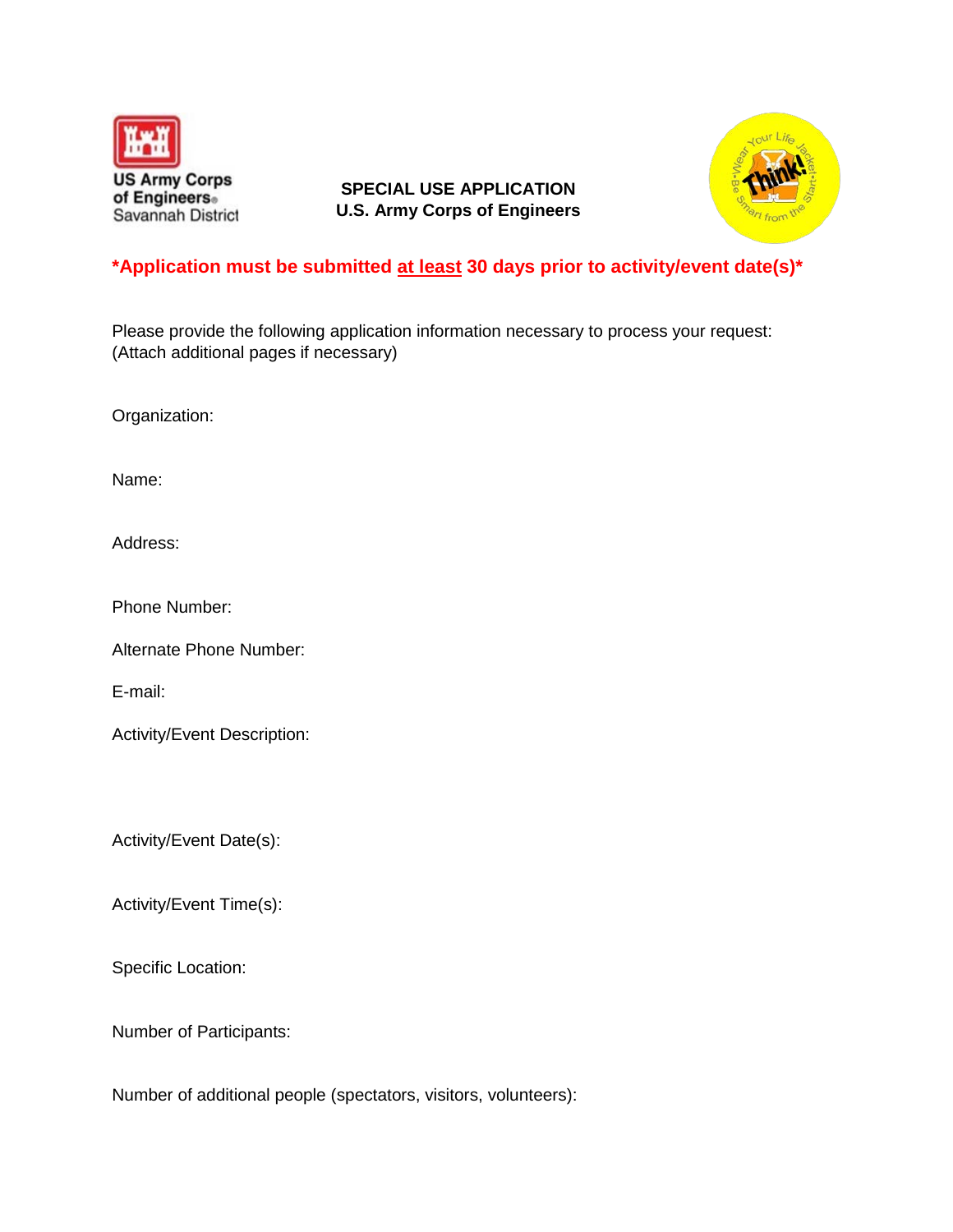Number of vehicles:

Number of vessels:

Are fees or donations to be collected from the public or participants? If "yes", what are the amounts and for what purpose will they be assessed?

What are the expected gross revenues?

For what purpose will the collected funds be used?

Will the activity/event involve vendors? If "yes", list each individually.

How will access to and from the activity/event area be controlled and non-participating vehicle and boat traffic be directed around or through the activity/event area?

Will restricted access to the activity/event be required? If "yes", what circumstances or conditions of the event require that access be restricted?

What are the time requirements for set-up and take-down for the activity/event?

Will first-aid stations, ambulances, safety vessels, or other safety measures be required? If "yes", what measures will be taken to provide the needed services and equipment?

Will support equipment (i.e., buoys, temporary course markers, bleachers or traffic control devices) be required?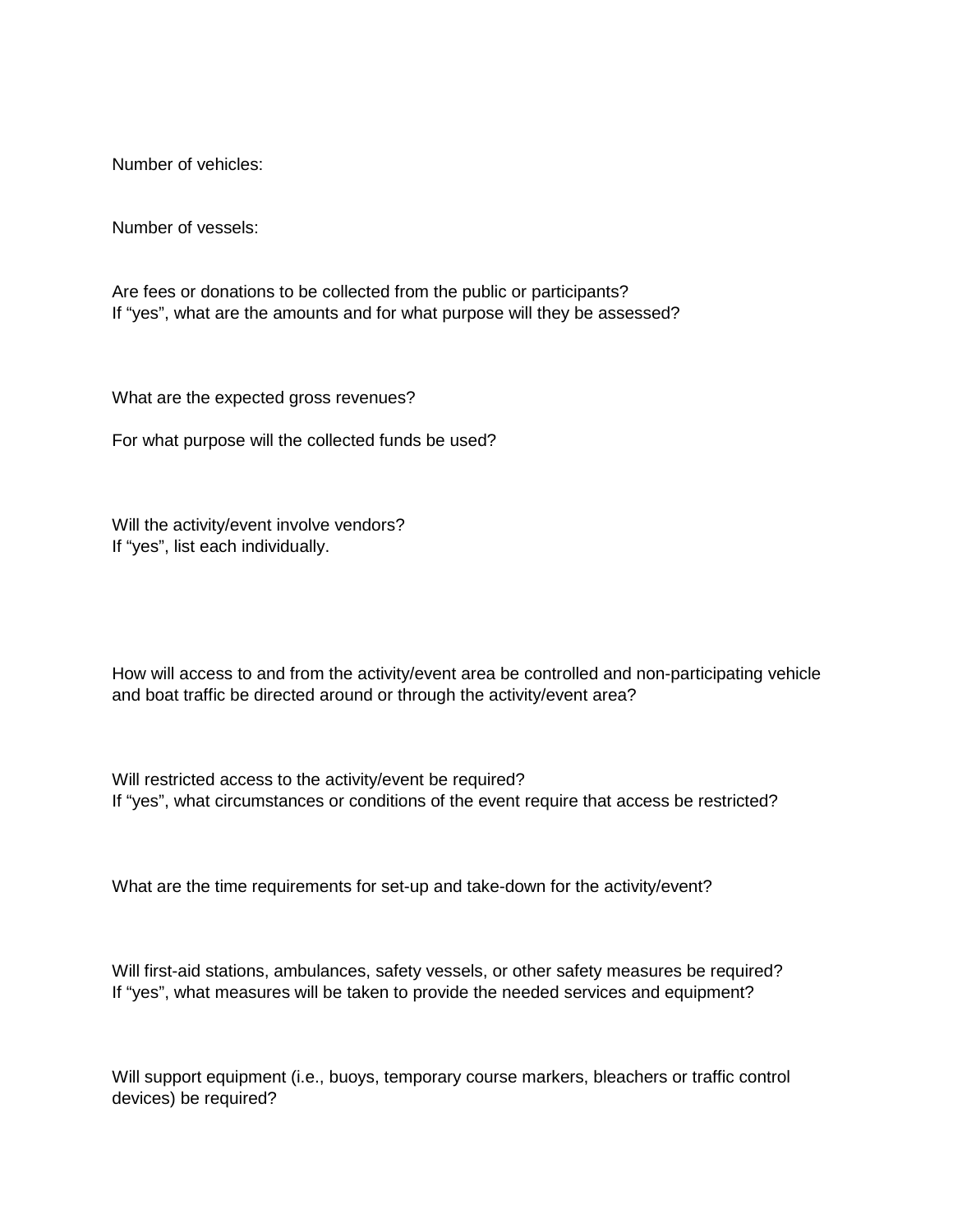If "yes", list the equipment and when they will be set up and taken down.

Will there be any storage requirements needed prior to or following the activity/event? If "yes", list the storage requirements.

Are permits from other governmental agencies required? If "yes", list agencies and type of permits.

Will security measures be required for crowd or traffic control? If "yes", what measures will be taken to ensure adequate public safety?

The Privacy Act of 1974 requires that each individual asked or required to furnish personal information be advised of the following:

Authority: 5 U.S.C. §552a.

Purpose: To provide a contact in connection with special event activities.

Routine Uses: Special Use Permit is issued under the direction of the U. S. Army Corps of Engineers. The names and addresses of those who obtain the Special Use Permit are not reported, but are kept on file at the project office to provide a point of contact in case of emergency. This information is not maintained alphabetically or by any other personal identifier. Disclosure of information is voluntary. Failure to provide the requested information will preclude issuance of a Special Use Permit.

Upon issuance, permit is subject to the following conditions:

1. The exercise of the privileges hereby granted shall be without cost or expense to the United States and shall be personal to the Special Use Permit holder referred to as "holder" throughout. This Special Use Permit and event/activity thereby authorized shall be under the conditional approval of the Operations Project Manager and subject to Federal rules and regulations including Title 36, Chapter III, Part 327 of the U.S. Code of Federal Regulations, and applicable Federal, state and local regulations. Other state and local permits, if required, will be obtained and copies provided to the Operations Project Manager.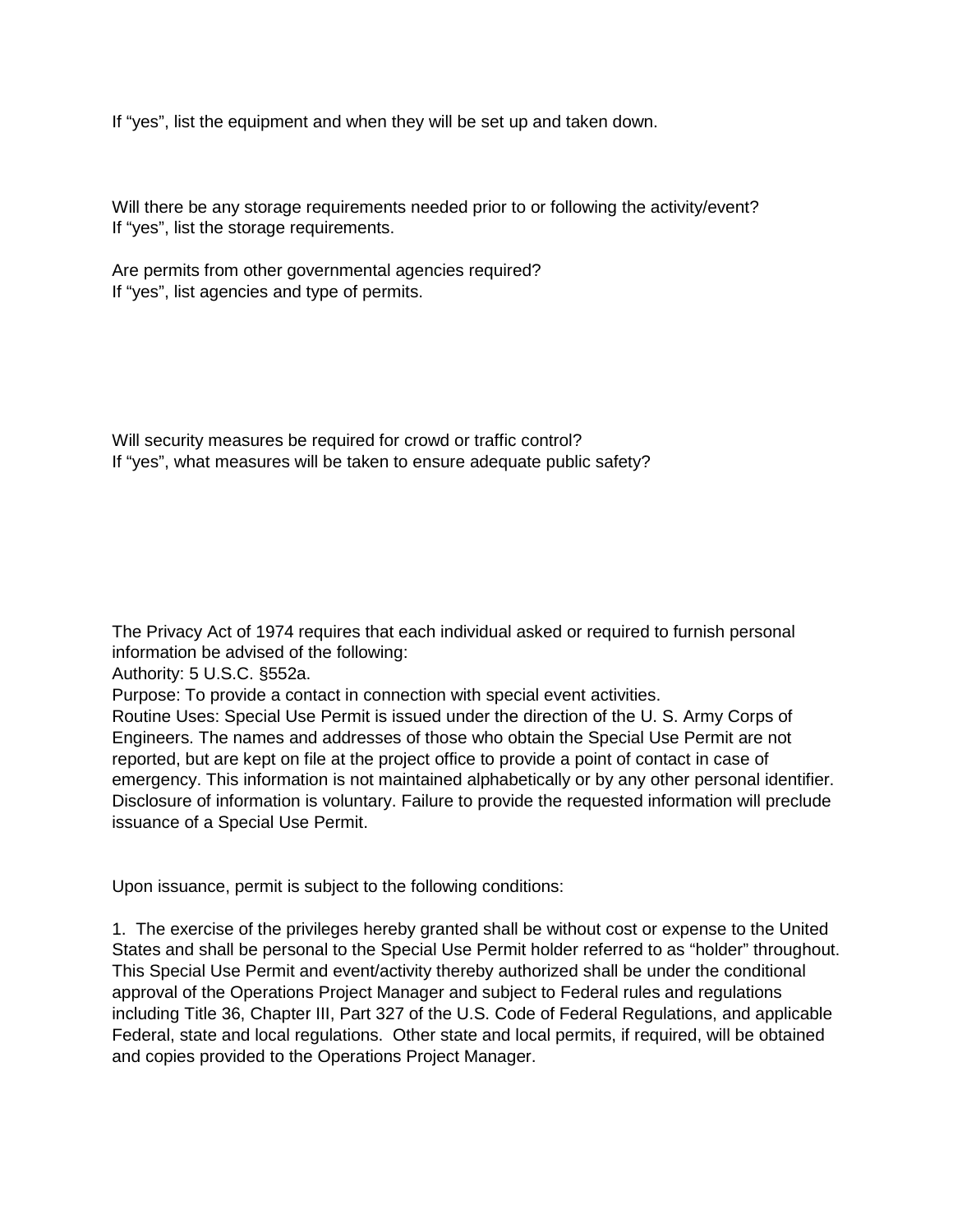2. The holder acknowledges that he/she has inspected the premises, knows its condition and understands that the same is granted without any representations or warranties whatsoever and without any obligation on the part of the United States. Neither the USACE nor any USACE employee shall be responsible for damages to property or injuries to persons which arise from or are incidental to the exercise of the privileges herein granted and shall be held harmless from any and all such claims.

3. Any property of the United States damaged or destroyed as a result of or incidental to the event/activity shall be promptly repaired or replaced and premises restored by the holder to the satisfaction of the Operations Project Manager. The holder shall exercise due care in the use of the premises to protect environmental and cultural resources. The holder must restore the event/activity site within the time frame established by the Operations Project Manager. If the holder fails to remove personal property or restore the premises within the established time frame, the property shall either become the property of the United States without compensation therefore, or the Operations Project Manager may cause the property to be removed and the premises restored. The holder shall pay all costs for removal of said property and restoration of the premises.

4. The holder shall provide sufficient services to ensure the health, welfare, safety, supervision and security of participants and spectators. Liability insurance in the minimum amount of \$1,000,000 designating the Corps as "additional insured" may be required and must be submitted prior to the issuance of permit.

5. The holder may be required to pay a non-refundable fee of \$75.00 for the issuance of this Special Use Permit. Fee, if applicable, must be received prior to issuance of permit.

6. Private use of the project lands will not preempt public use of project recreational resources. A majority of project facilities will remain available to the general public.

7. Participation in or admission to view the event/activity will be open to the general public without discrimination on the grounds of race, color, religion, national origin, sex, age or disability. Participation in the event/activity may be limited to members of the sponsoring group provided that the group does not unlawfully discriminate against participation in the event/activity on grounds of race, color, religion, national origin, sex, age or disability. Request for special events/activities citing "special circumstances" for participation requiring gender or age discrimination must be accompanied by an exceedingly persuasive justification. This may be appropriate for events/activities such as contact sports and sports such as tennis, golf, or competitive swimming. Fishing tournaments do not qualify for discrimination based on gender. No "special circumstances" have been presented to justify discrimination for this event/activity.

8. The government reserves the right to refuse, relocate or cancel any event/activity at any time before or during the event/activity as determined by the Operations Project Manager, without liability to the government or its employees.

9. In addition to the Special Use Permit fee, the holder and all participants shall pay all applicable recreation user fees and reservation fees normally charged at the facility.